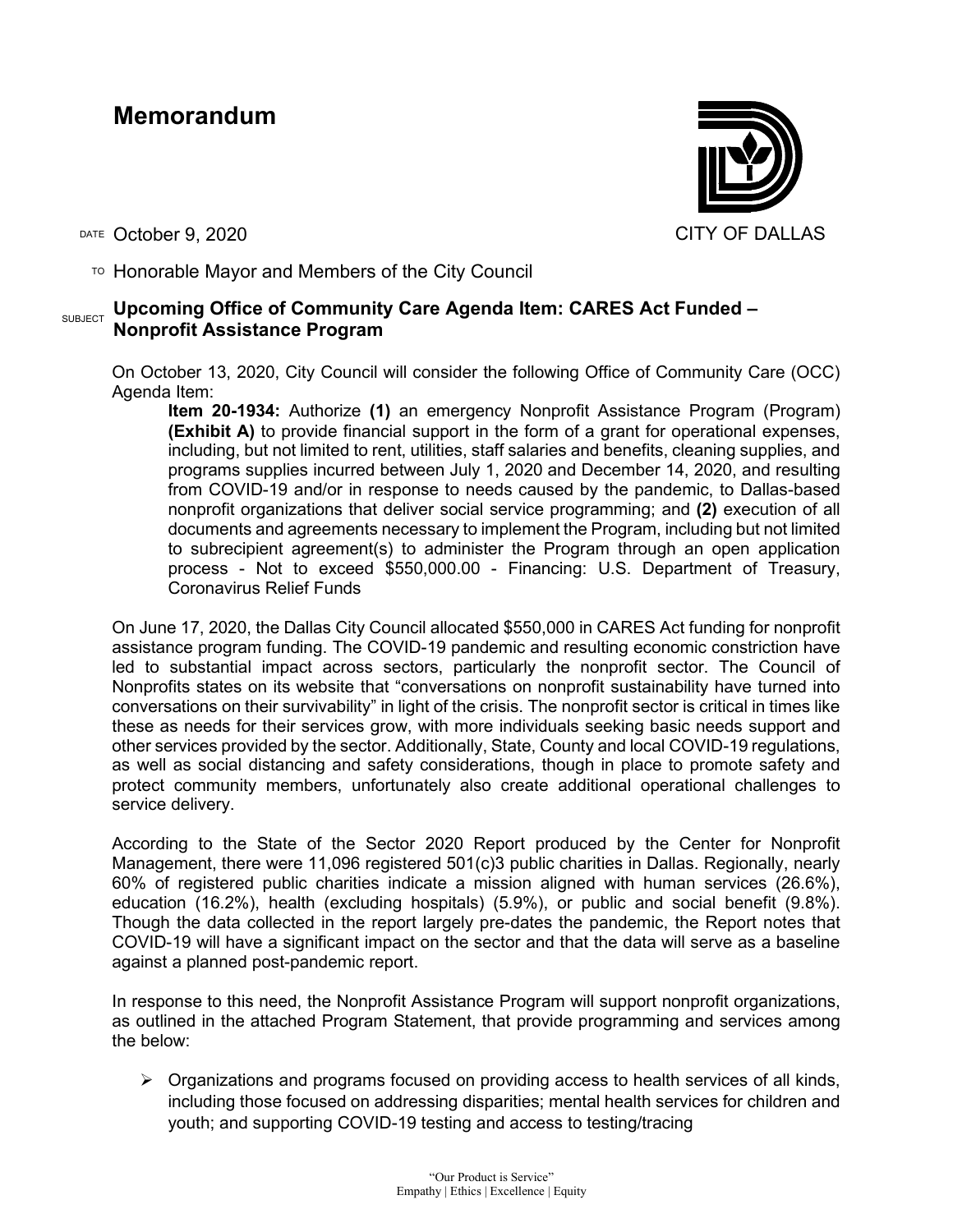## DATE October 9, 2020

## SUBJECT **Upcoming Office of Community Care Agenda Item: CARES Act Funded - Nonprofit Assistance Program**

- $\triangleright$  Organizations and programs focused on preparing people for living wage jobs in the COVID-19 environment (e.g., via rapid re-employment, upskilling or reskilling through partnerships with community colleges/schools and/or moving to online adult learning)
- $\triangleright$  Organizations that provide supportive services for workers, such as childcare, food, or transportation
- $\triangleright$  Providing safe, stable housing for families or individuals
- $\triangleright$  Organizations that provide services to re-entry populations to assist them as they are returning to the community during this very challenging time
- $\triangleright$  Programs focused on personal safety from violence in the home
- $\triangleright$  Programs focused on public safety in the community and eliminating violence directed at people of color, disenfranchised and marginalized populations
- $\triangleright$  Programs working to reduce learning loss and close the racial academic achievement gap
- $\triangleright$  Programs focused on supporting teachers/students given current online learning challenges
- $\triangleright$  Programs addressing the digital divide
- $\triangleright$  In- and out-of-school engagement programs for children and youth
- $\triangleright$  Organizations that provide basic needs and emergency assistance for low income clients, such as food assistance, rental and utility assistance, transportation or similar

The Office of Community Care developed the Nonprofit Assistance Program Statement and sought feedback from local nonprofit funders and foundations, including representatives from organizations involved in the collaboration of funders behind North Texas Cares. The program will administer grants in the amount of no more than \$30,000.00 each, provided to nonprofits through this program. Grants can support operational expenses, including but not limited to expenses such as rent, utilities, staff salaries and benefits, cleaning supplies, and programs supplies incurred between July 1, 2020 and December 14, 2020 and resulting from COVID-19 and/or nonprofit response to needs caused by pandemic. Grants will be administered via an online application process during one or more established application periods, which launch in late October/early November. Should the level of funding requests exceed funding availability, applicants will be prioritized that are located within communities of concentrated poverty and/or that primarily or exclusively serve such communities and/or clients experiencing poverty. The City's Equity Impact Assessment Tool demonstrates that income and economic resilience are among COVID-19 high risk economic factors, thus supporting organizations that serve clients experiencing poverty is critical to maintaining a social safety net for low income clients and continuing the City's focus on the "drivers" of poverty.

On October 1, 2020, the Ad Hoc Committee on COVID-19 Recovery and Assistance was briefed via memo on the item.

OCC is in the process of selecting a subrecipient to administer the application and grant process through a Request for Applications (RFA) process. Staff expects to have a subrecipient identified by October 14, 2020 and will provide an update via memo to the City Council on this selection.

Should you have any questions or concerns, please contact myself or Jessica Galleshaw, Director of Office of Community Care.